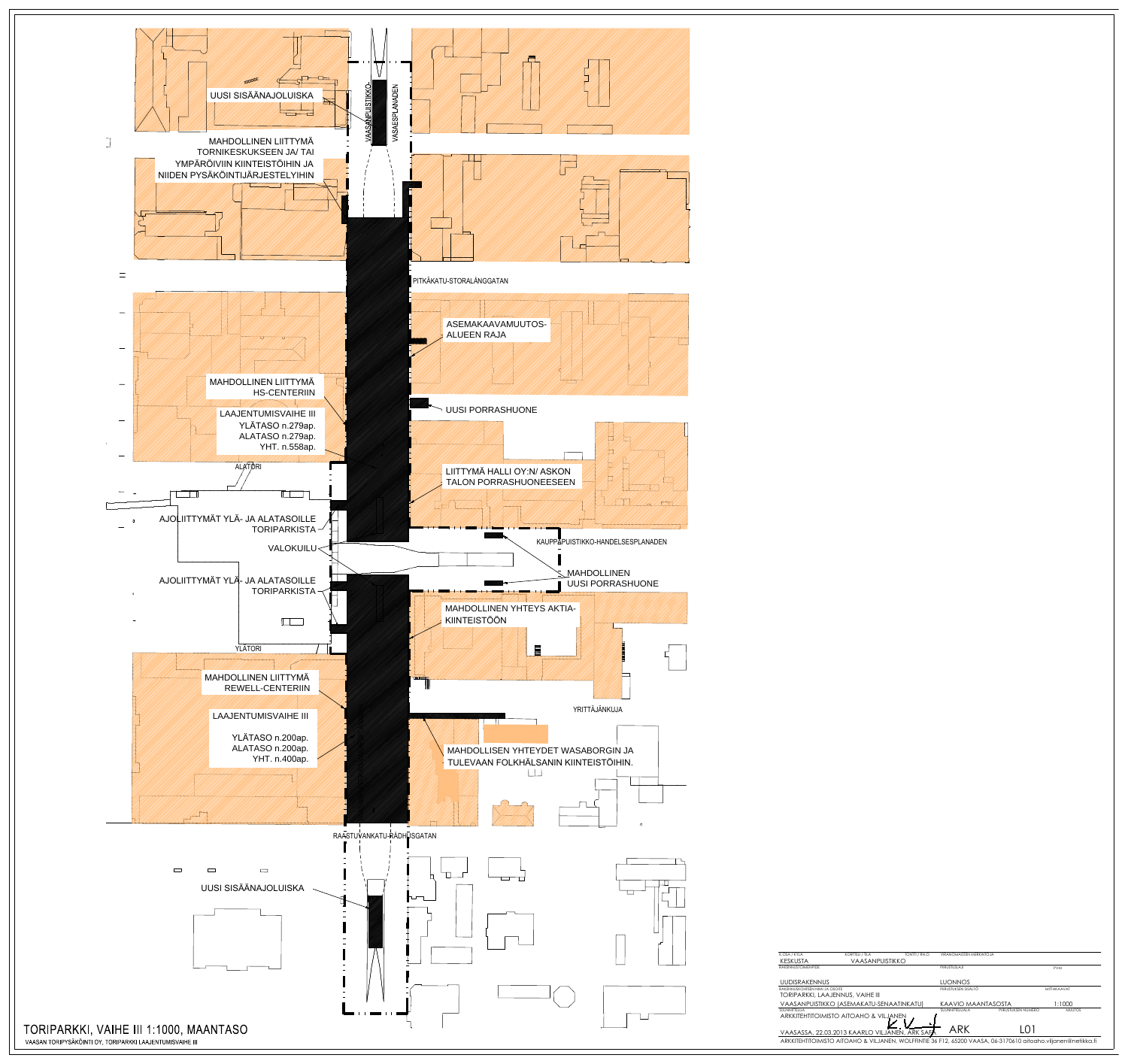

VIA

| KESKUSTA                                                                                                      | VAASANPUISTIKKO                                |                      |                     |               |  |
|---------------------------------------------------------------------------------------------------------------|------------------------------------------------|----------------------|---------------------|---------------|--|
| <b>RAKENNUSTOIMENPIDE</b>                                                                                     |                                                | PIIRUSTUSLAJI        |                     | <b>PVM</b>    |  |
|                                                                                                               |                                                |                      |                     |               |  |
| <b>UUDISRAKENNUS</b>                                                                                          |                                                | <b>LUONNOS</b>       |                     |               |  |
| RAKENNUSKOHTEEN NIMI JA OSOITE                                                                                |                                                | PIIRUSTUKSEN SISÄLTÖ |                     | MITTAKAAVAT   |  |
| TORIPARKKI, LAAJENNUS, VAIHE III                                                                              |                                                |                      |                     |               |  |
|                                                                                                               | VAASANPUISTIKKO (ASEMAKATU-SENAATINKATU)       | KAAVIO YLÄTASOLTA    |                     | 1:1000        |  |
| SUUNNITTEI IJA                                                                                                |                                                | SUUNNITTELUALA       | PIIRUSTUKSEN NUMERO | <b>MUUTOS</b> |  |
| ARKKITEHTITOIMISTO AITOAHO & VILJANEN                                                                         |                                                |                      |                     |               |  |
|                                                                                                               |                                                |                      |                     |               |  |
|                                                                                                               | VAASASSA, 22.03.2013 KAARLO VILJANEN, ARK SAFA | ARK                  | $\Omega$            |               |  |
| ARKKITEHTITOIMISTO AITOAHO & VILJANEN, WOLFFINTIE 36 F12, 65200 VAASA, 06-3170610 aitoaho.viljanen@netikka.fi |                                                |                      |                     |               |  |
|                                                                                                               |                                                |                      |                     |               |  |

**VIRANOMAISTEN MERKINTÖJÄ** 

TONTTI / RN:O

K.OSA / KYLÄ

KORTTELI / TILA